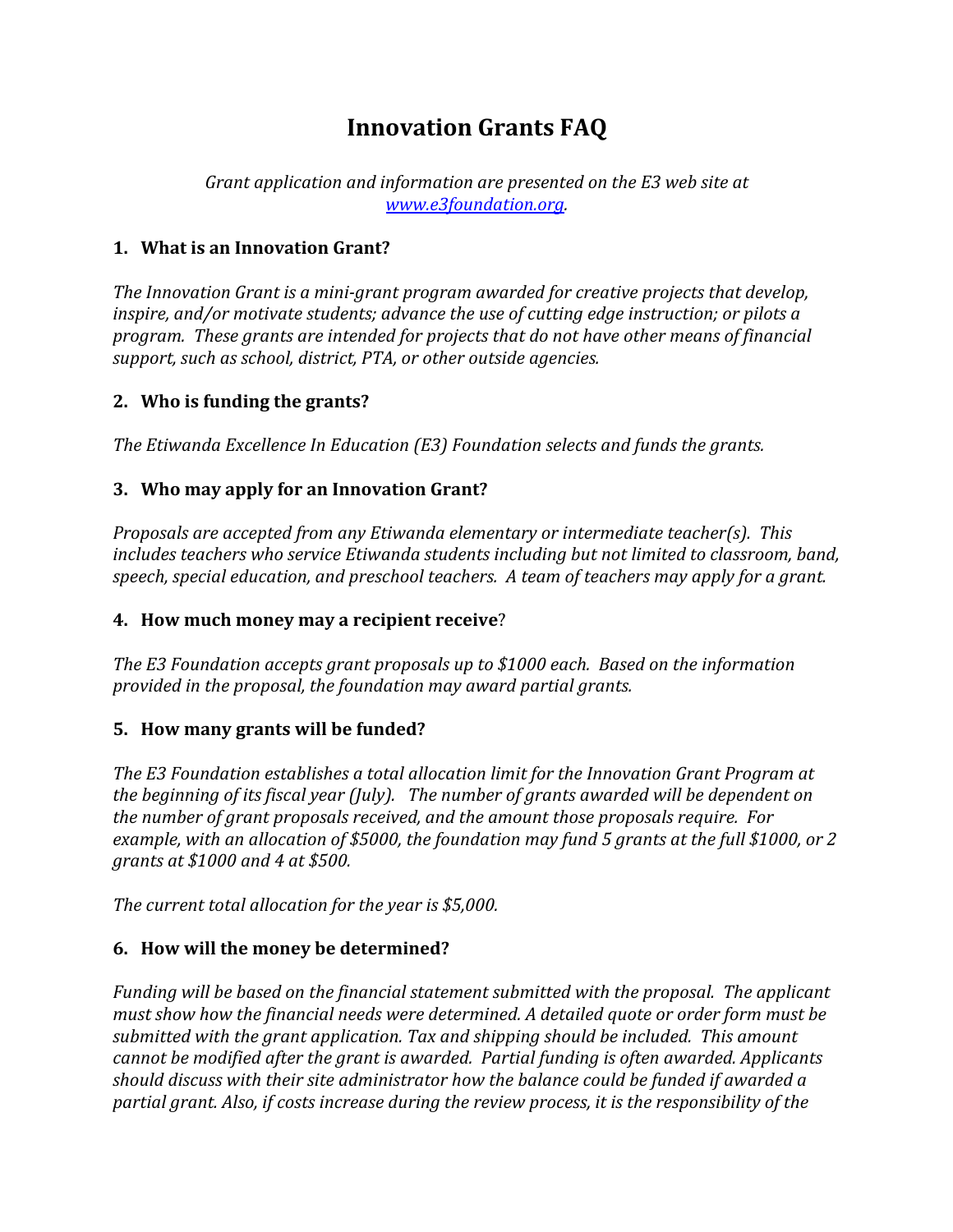applicant to pursue how additional costs will be funded. Should costs come in under budget, excess funds must be returned to the E3 Foundation.

# **7.** What can the money be used for?

*The E3* Foundation is a non-profit 501 c(3) organization. Because of this status, the *Foundation is limited to the scope and purpose of its activities in which it may legally engage.* The Foundation may not advance the financial benefit of any one person. Therefore, grant *monies may pay for such things as materials, equipment, technology, instruments, books,* printing and more. The monies may NOT be used for salaries, stipends, training, or personal *benefit. The foundation does not usually support giveaways, student parties, or awards.* 

## **8.** How will the grants be determined?

*The* E3 Innovation Grant Committee will review and approve grants.

# **9.** What are the Innovation Grant Application requirements?

*The Innovation Grant requires the E3 Grant Application page, a one-page narrative, and a one page financial needs assessment.*

*The recipient agrees to the following:* 

- *a*) Photograph project, with student permission,
- *b*) Publicize awards and names electronically,
- *c) Attend a Board of Trustees meeting to be recognized,*

The Foundation is always interested to hear about the implementation of your project and *your sharing of thoughts and ideas to inspire others. The foundation would also appreciate a thank you via writing, photo, or social media posting but is not required.* 

# **10. What criteria will be used to select proposals?**

- *a*) *Completeness of the application*
- *b) Compatibility of mini grant with existing school initiatives and practices*
- *c) Degree of Innovativeness*
- *d*) Degree to which it advances the academic program
- *e*) Promise for immediate and future successful impact on pupils
- *f*) Degree to which the project may be maintained, replicated and inspire others

# **11. When and how will the recipient hear if their proposal was approved?**

*Generally, grants will be due in mid-September, awardees will be informed via email in October and honored at an October Board of Trustees meeting, and award funds will be available by November 15th.*